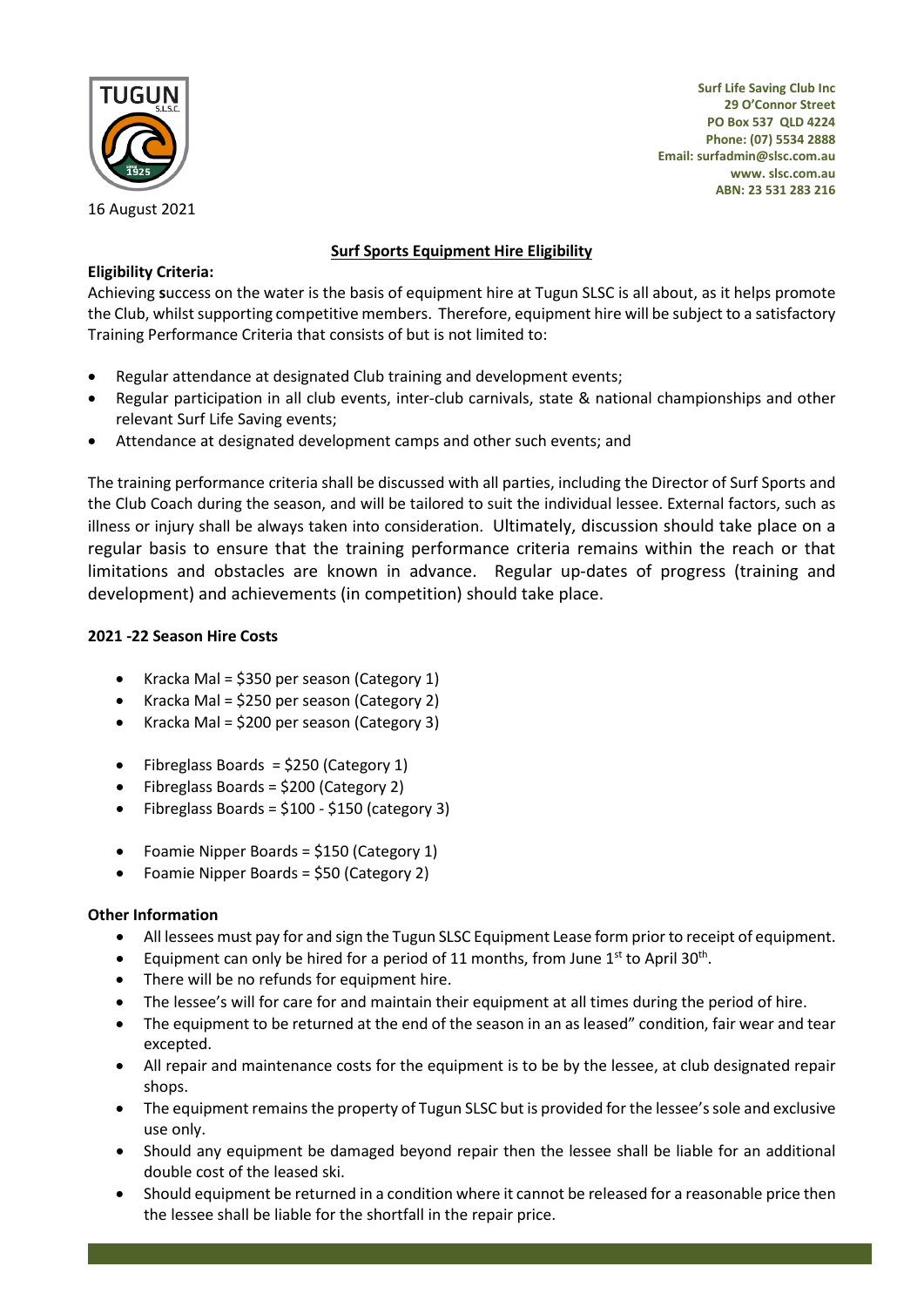

**Surf Life Saving Club Inc 29 O'Connor Street PO Box 537 QLD 4224 Phone: (07) 5534 2888 Email[: surfadmin@slsc.com.au](mailto:surfadmin@tugunslsc.com.au) www. slsc.com.au ABN: 23 531 283 216**

#### **Tugun SLSC Equipment Lease Agreement**

This agreement is between example and Tugun SLSC

Start Date: 1<sup>st</sup> August 2021 Finishing Date: 27<sup>th</sup> February 2022

At the end of the Agreement the equipment shall be returned to the Club in the same condition that it was originally leased, fair wear and tear excepted.

This Agreement can be terminated by either party at any time.

*Tugun SLSC* shall provide the lessee with:

- Equipment for the period stated above; and
- Lessee will have exclusive use of the equipment for the duration of the lease.

#### *The lessee* agrees to:

- Use the equipment to the best of their ability, and to care for and maintain their equipment in the best possible condition.
- Wherever possible, attend all Club training sessions, development camps, club events, inter-club carnivals, State & National championships, and other relevant Surf Lifesaving events.
- Compete to the best of their ability in all relevant competitions.
- Return the equipment be the finishing date specified above.

As part of this Lease Agreement it is acknowledged that:

- The equipment remains the property of Tugun SLSC but is provided for the lessee's sole and exclusive use only.
- The equipment is to be returned in an as leased condition, fair wear and tear excepted.
- All repair and maintenance costs for the equipment is to be undertaken by the lessee at club designated repair shops.
- Should equipment be damaged beyond repair then the lessee shall be liable for the double cost of the leased board.
- Should equipment be returned in a condition where it cannot be released for a reasonable price then the lessee shall be liable for the shortfall in the repair price.

Apart from the above criteria, *Tugun SLSC* offers this Lease Agreement in the following way:

- The lessee pays a lease fee to the Club of \$
- The period of the lease is specified above.
- The value placed on any equipment AT ANY TIME is at the sole discretion of the Club, to be determined by the Junior Activities Committee.